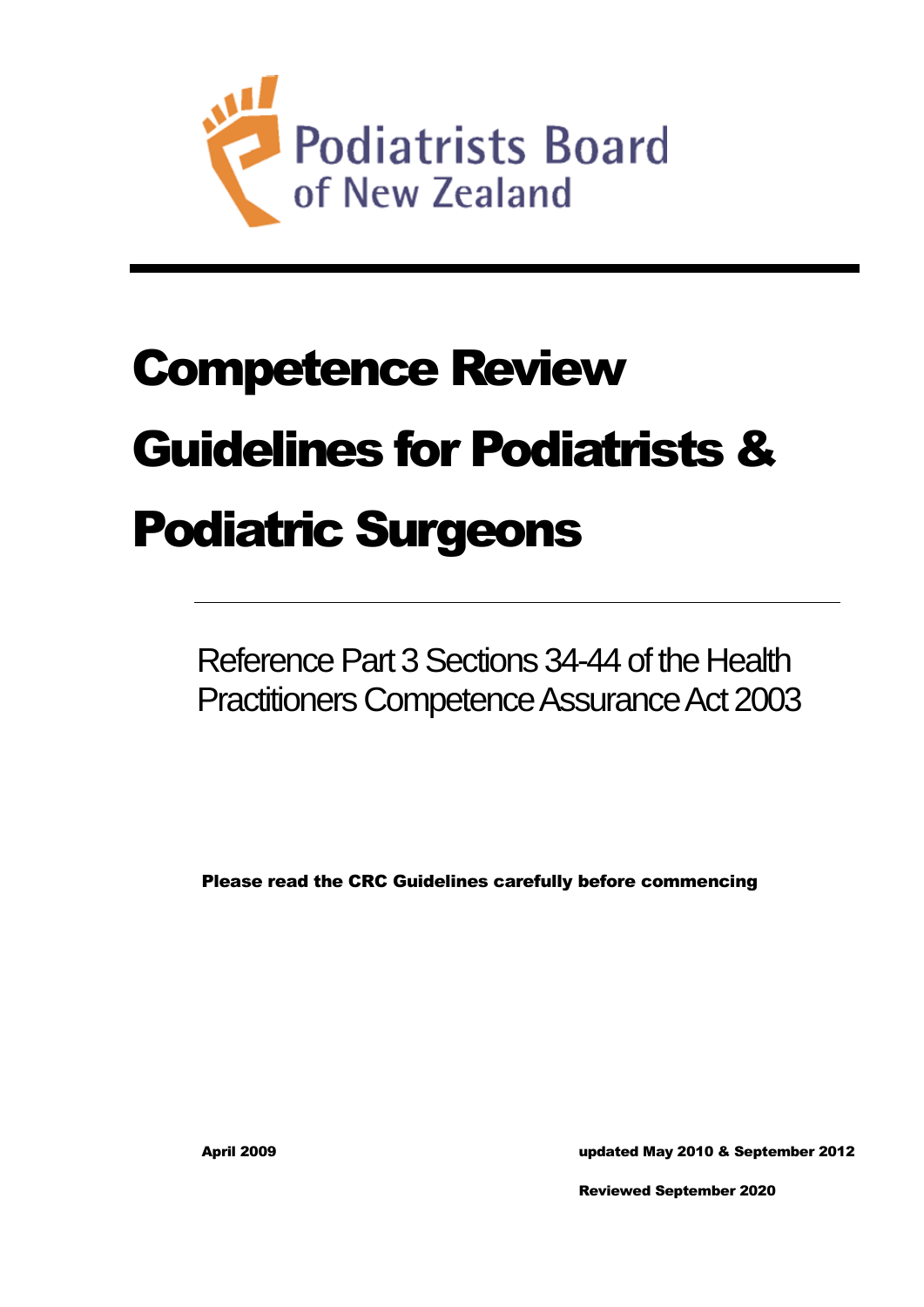# Competence Review Guidelines for Podiatrists & Podiatric Surgeons

To collegially assist Registered Podiatrist s & Podiatric Surgeons undergoing a Competence Review and Competence Programmes arising from a Review

# Introduction to Competence Reviews and Programmes

The New Zealand Podiatrists Board ("Board") is legally required to oversee a system for providing for Competence Reviews ("Reviews") and Competence Programmes ("Programmes") for Registered Podiatrists and Podiatric Surgeons ("Podiatrist /Podiatric Surgeon"). You are invited to read the background information about practitioner competence under the Health Practitioners Competence Assurance Act 2003 ("Act") available on the Board's website **[\(http://www.podiatristsb](http://www.podiatrists/)oard.org.nz)** 

Please note that **Reviews and Programmes are not disciplinary** in nature. A Review is to assess your competence, and it is therefore **evaluative and educational** in nature. The Board believes that both Reviews and Programmes should be as consultative and supportive as possible.

# Part 1. About Competence Reviews

#### When competence issues arise from practice concerns

The following questions and answers explain how competence matters arise and the Board's processes for dealing with them.

# Who might ask for a Podiatrist/Podiatric Surgeon to be reviewed?

Professional colleagues, other health practitioners; including other Podiatrists /Podiatric Surgeons providing general oversight, e.g., supervision.

Employers, (including PHOs, DHBs, ACC), especially if you resign or are dismissed for reasons relating to competence.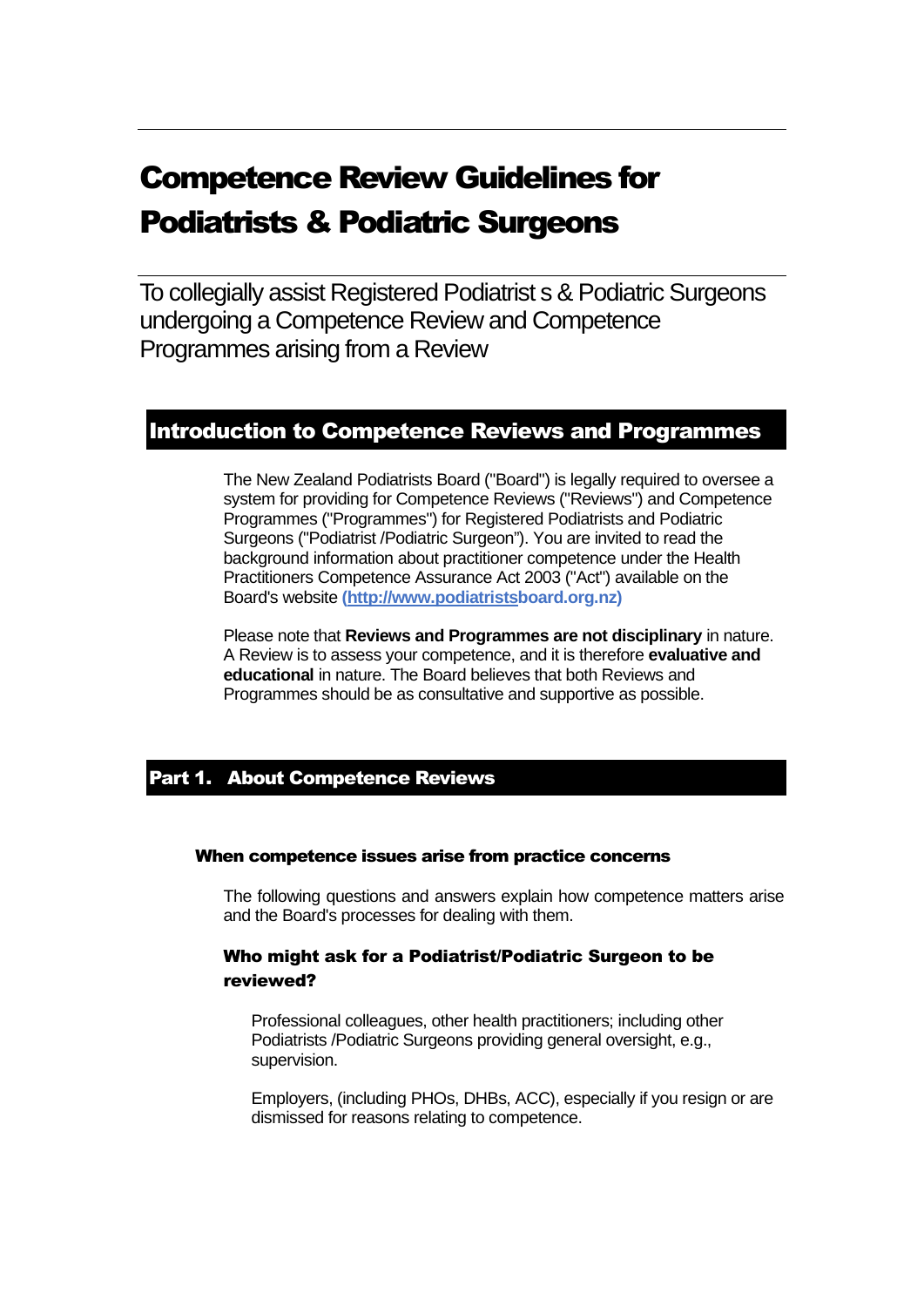The Board itself, whether there is reason to believe that the Podiatrist's /Podiatric Surgeon's competence may be deficient. This option is stipulated in the Act [ref: section 36(4)],

The Health and Disability Commissioner and Professional Conduct **Committees** 

Members of the public.

#### 1) How has someone requested a review of my competence?

By notice to the Board. This notice must set out the reasons why it is believed that you may pose a risk of harm to the public, or because of a question of ethics and/or the nature of your practice may cause the standard of your competence to be questioned.

#### 2) How does the Board initially screen a request for a Review?

The Board recognises that a Review is likely to be a significant and anxiety-provoking intrusion into the professional life of the Podiatrist /Podiatric Surgeon. A Review is not conducted if the notification is considered frivolous, vexatious, or if inadequate information is received. The decision to proceed with a review is made after careful consideration of all the information made available to the Board.

The following factors **increase** the probability of underlying incompetence, and therefore the Board deciding to proceed with a Review:

A pattern of poor standards of care or competence - several instances, or one instance over a sustained period.

The magnitude of the mistakes, including the size of the suspected deficit, and the possible degree of serious departure from normal accepted standards of practice.

It is also recognised that incompetent practice may be the result of gradually evolving illness or disability.

The following factors **decrease** the likelihood of the Board deciding to proceed with a Review:

Whether the matter would be more appropriately dealt with by other agents, such as the Privacy Commissioner or the Courts, and does not directly relate to professional or clinical competence.

Situations more appropriately dealt with by Professional Conduct Committees, Conciliation, or the Health and Disability Commissioner.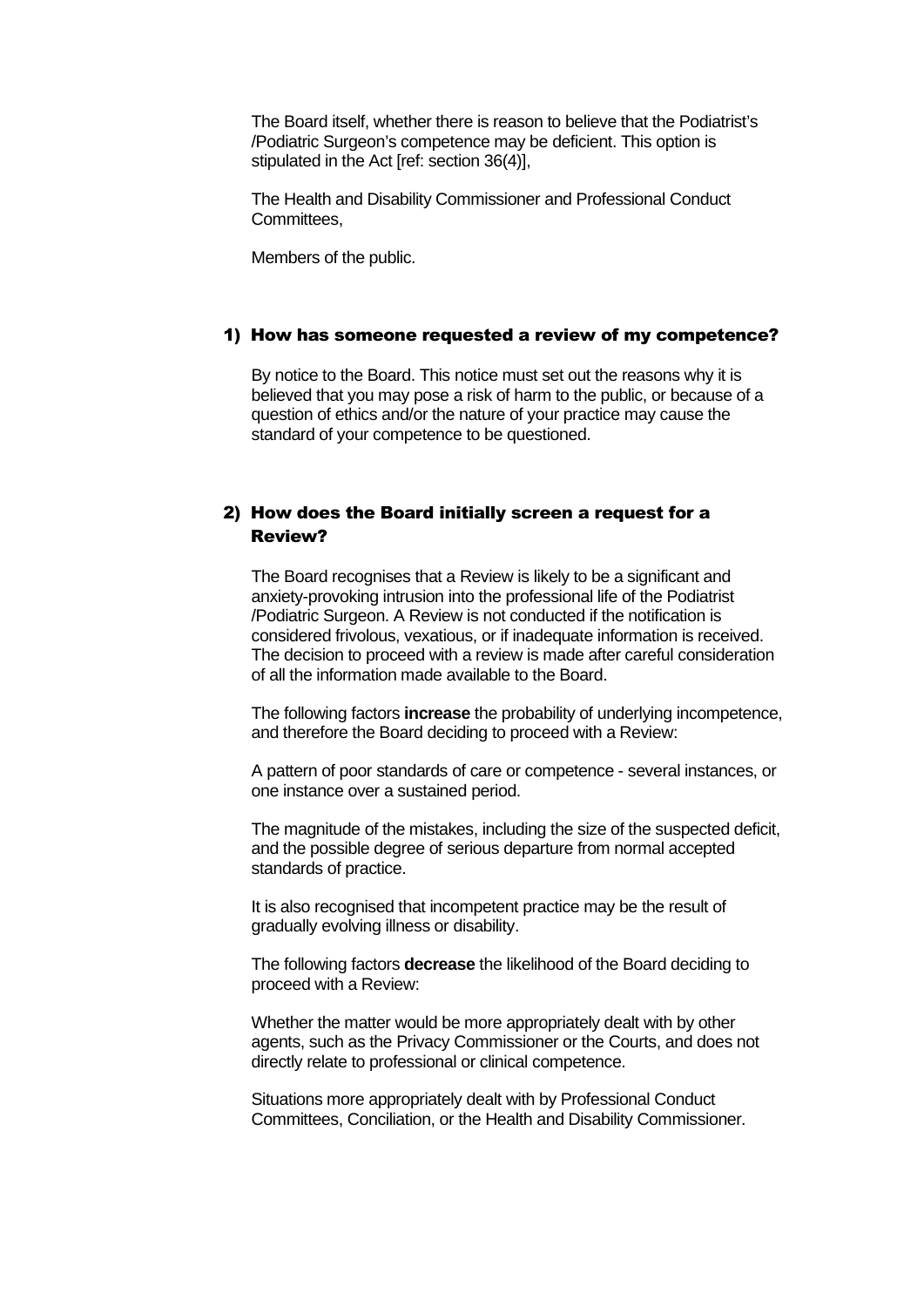#### The Competence Review Process

#### 3) Who will conduct the Review?

A Competence Review Committee ("Committee") appointed by the Board will conduct your Review. he membership of the Committee is listed in the Competence Review Notice ("Notice") you received from the Board. This Committee may co-opt others for specific expertise or advice, e.g., where cultural issues are the source of the concern, the Committee should include cultural expertise.

Committee members are fellow Podiatrists and Podiatric Surgeons who are considered professionally competent, have good interpersonal skills, and have knowledge of performance, ethics and accepted standards of practice to the level expected by the Board. You may object to the Committee members if you perceive a serious conflict of interest, or you believe that the Committee seriously lacks expertise to review the competence matters outlines in the terms of reference in the Notice. You will need to raise any such concerns within 7 working days of receiving the Notice. This should be done in writing and include a detailed explanation of the reasons why you are requesting any change. Objections received will be carefully considered, but the Board is not obliged to grant them.

# 4) How will the Review proceed from this point on, and what do I need to do now?

The Board has issued you with a Notice, detailing the following:

The substance of the concerns, and the grounds on which the Board has decided to conduct the Review.

Information relevant to your competence that is in the possession of the Board.

The terms of reference for the Review*.* This gives the detail or scope of what the Review will focus on. Note: The precise activities involved in assessing your competence will be developed by the Committee. Commonly accepted assessment tools will be used, along with activities that may include reviewing written work, files, and interviews.

Committee membership.

You are entitled (and encouraged) to make initial written submissions to the Board and be heard on the matter, either personally or by your representative. Your submissions should be received by the Board by the date specified in the Notice and should cover any issues contained in the **Notice** 

## 5) What happens after I have given the Board my submissions?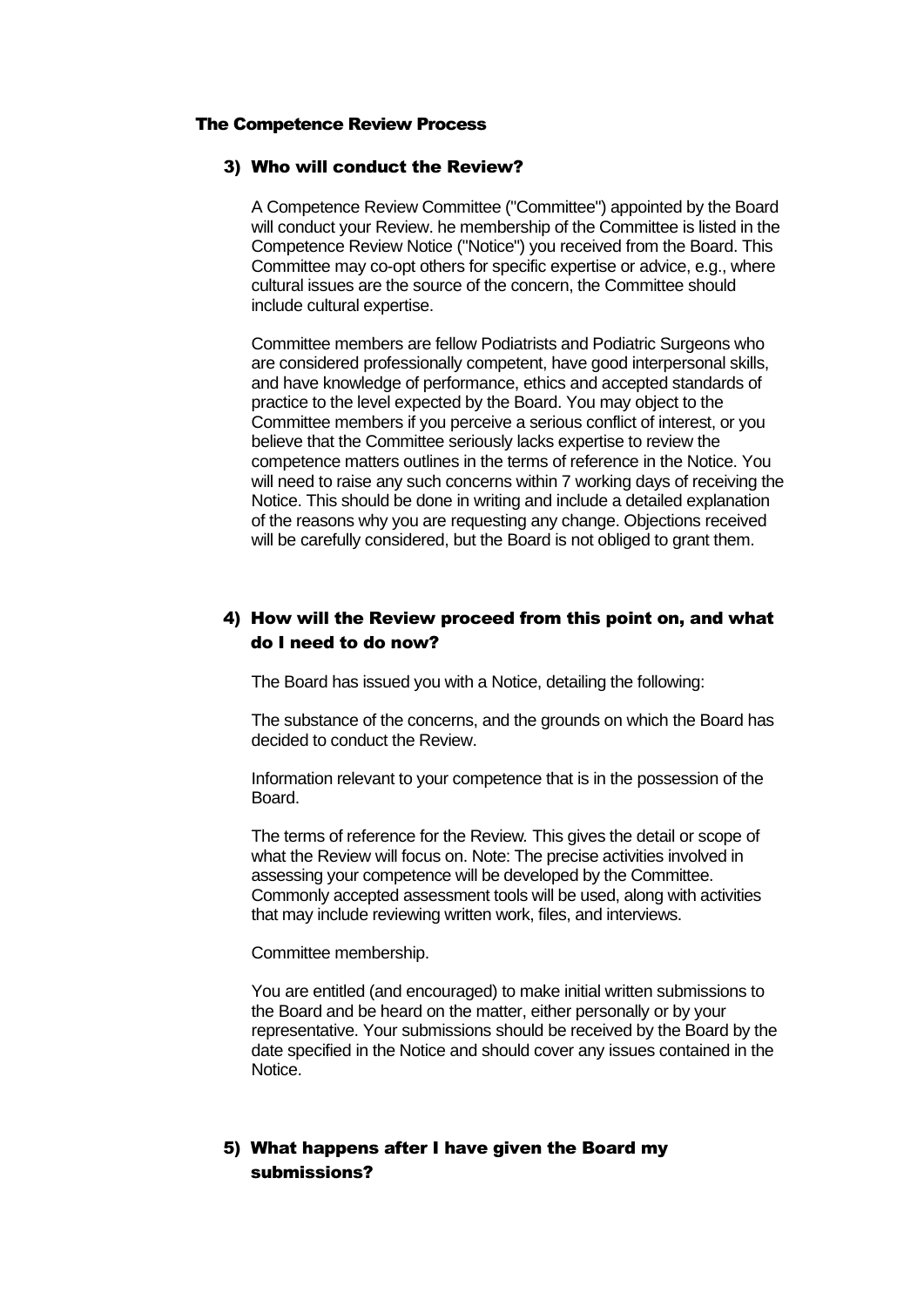Once the deadline for initial submissions has passed and the Board has confirmed membership of the Committee, any submissions you have made will be forwarded by the Board to the Committee.

The Committee will meet and commence determining the activities that will constitute the Review. Once the specific Review activities are finalised by the Committee, a committee representative will notify you of these, and arrangements to find a suitable time and place will be made with you and any other necessary parties. Initially, many of these practical arrangements regarding the site visit may be negotiated over the phone. These negotiations will be followed by written letters confirming the arrangements made.

The practical component of the Review may take from half a day (3 hours) to a full day (6 hours) depending on the breadth of the problem. Each Committee member will be involved. The practical component provides you with an opportunity to be heard on the matter, either personally or by your representative.

You are entitled to the presence of a support person (or persons) of your choice during the Review and they will be required to sign a confidentiality statement for the Board.

If any other competence issues are identified during the Review, which would normally be serious enough to warrant concern, the Act requires the Committee to notify the Board.

#### What decisions can the Committee make?

Within 4 weeks of conducting the Review, the Committee must write a report to the Board with a recommendation that you either:

- a) Do meet the required standard of competence for a Registered Podiatrist /Podiatric Surgeon; or
- b) Do not meet the required standard of competence for a Registered Podiatrist /Podiatric Surgeon.

In the case of b) above, the Committee may make suggestions to the Board regarding Orders (see below).

#### 6) What decisions can the Committee make?

The Board will consider the Committee's report. If the Committee has determined that you **do not** meet the required competence standards, then the Board must make one or more of the following **Orders**:

That you undertake a competence programme.

That one or more conditions be included in your scope of practice.

That you sit a specified examination or assessment.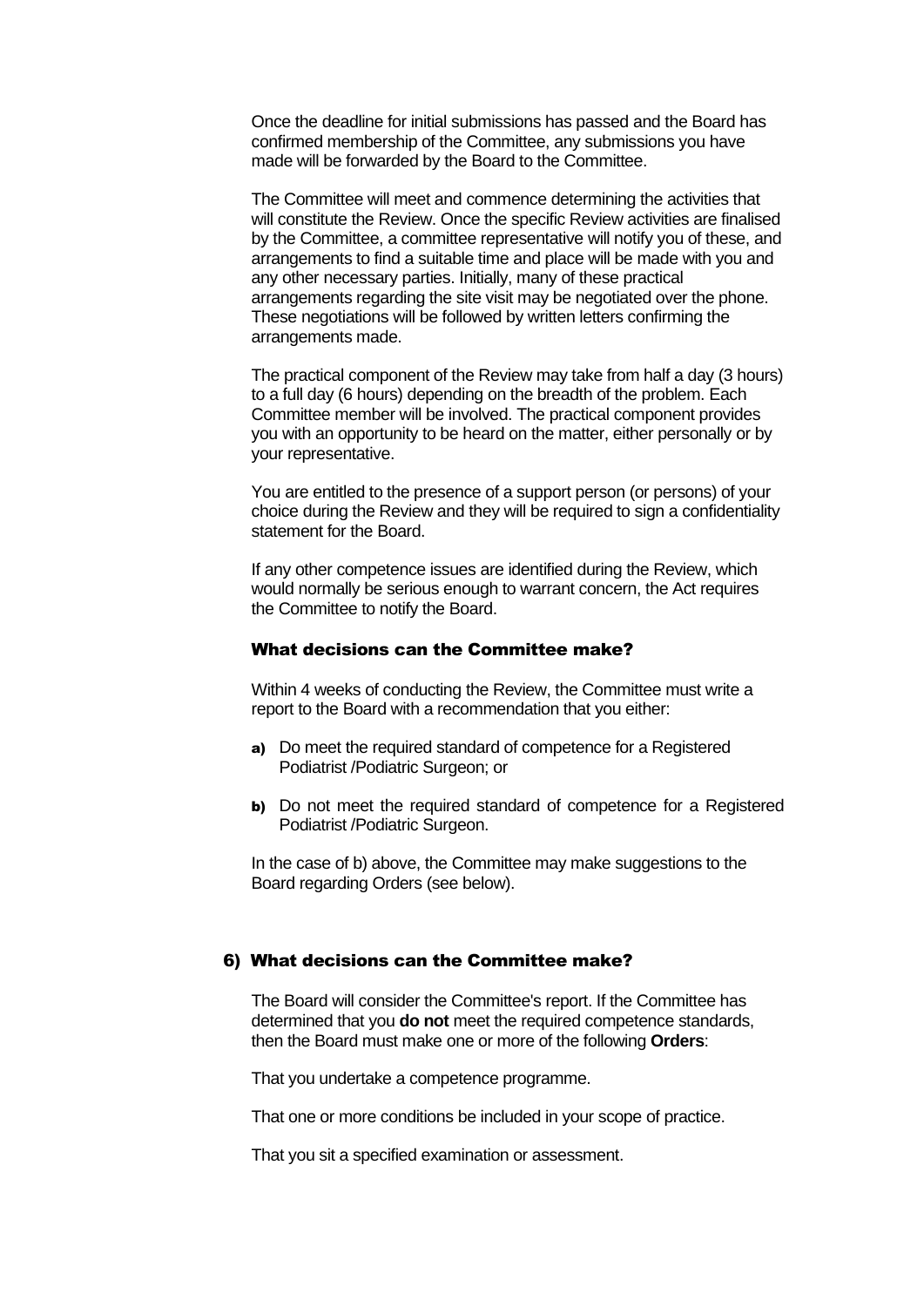That you are counselled or assisted by one or more nominated persons.

# 7) What are the confidentiality requirements of the Review Committee?

Committee members sign a confidentiality agreement in which they undertake not to reveal or release any personal or health information obtained about you or your clients, except as legally required during the review. In addition, where specific cases are included in the report or discussed with the Board, no client identifying information is included. If client consultations are observed, the client must be requested to sign a consent form prior to the consultation.

#### 8) Who knows that a Competence Review is taking place?

If you are employed, it may be desirable that your employer be informed. Aspects of the Review such as reviewing patient/client records and interviewing colleagues often requires others in the workplace to be aware of the review. However, privacy concerns mean that, excepting those who must be notified of a Review (see item 11 below), the Board does not release information about a Podiatrist /Podiatric Surgeon being reviewed without permission of that Podiatrist /Podiatric Surgeon. Circumstances of *risk* or *harm* my override these matters of privacy or confidentially, where necessary.

#### 9) Who knows the outcome of the Competence Review?

If the Review determines that you do not meet the required standard or competence, and the Board has issued you with orders concerning competence within five (5) working days, the Act states that a copy of the orders must be given to the following:

you;

any person who works in partnership with you;

your employers.

#### 10) What if I decline to take part in the Review?

If the Board is unable to conduct or complete a Review because you fail to respond to the Notice, the Act states that the Board has reason to believe that you fail to meet the required standard of competence.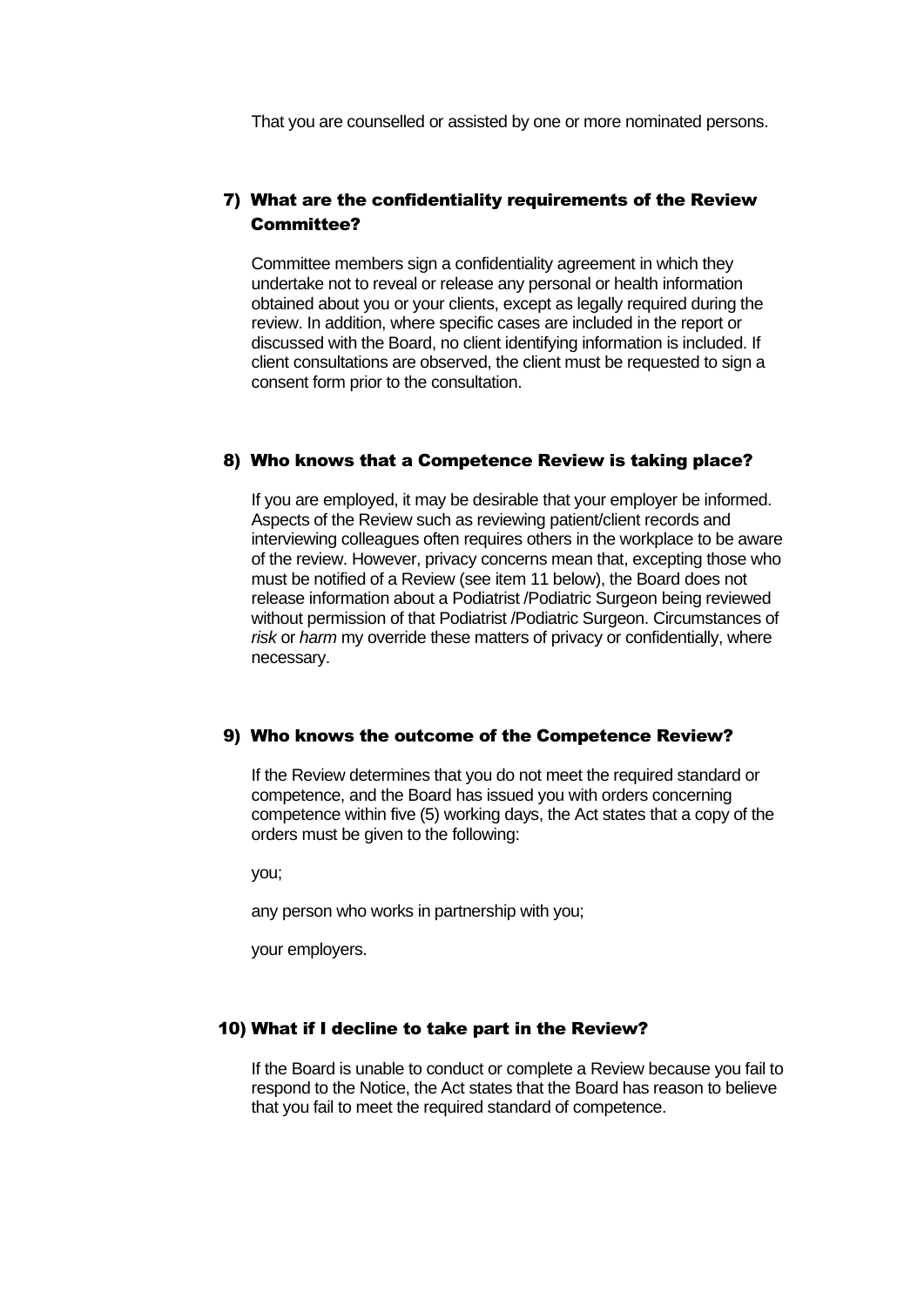#### 11) What information does the person making the referral get

The agent making the referral is given information about the Review process, and advised that this is not a disciplinary process, and that the Podiatrist's /Podiatric Surgeon's competence may be reviewed. The agent is informed that if problems are identified, the Podiatrist /Podiatric Surgeon to whom the referral relates may be required to undergo a Competence Programme.

#### 12) What conditions can be put in place pending a Review?

The Board may order interim suspension of your practising certificate or alter your scope(s) or practice while you undergo a Review. This can be ordered where there are **reasonable grounds to believe that the Podiatrist /Podiatric Surgeon poses a risk of serious harm to the public** through practising below the required standard of competence.

#### 13) Should I have formal representation during the Review?

As part of your right to be heard on the matters involved in the Review, you can do this yourself or choose to have a representative act on your behalf.

**NOTE: Reviews are not disciplinary in nature; they are intended to be evaluative and educational, with the goal of collaborating with the Podiatrist /Podiatric Surgeon to identify possible problems to be remedied. The Board believes that Reviews should be as supportive of the Podiatrist /Podiatric Surgeon as possible. It is expected that direct dialogue with the Podiatrist /Podiatric Surgeon concerned is likely to facilitate such support and collaboration.** 

## 14) if I want a support person with me during the Review?

You are entitled to the presence of a support person during the Review. A confidential declaration will need to be signed by such people, and this will be organised by the Committee at the time. The Board can provide Guidelines for Support People as required.

#### 15) Should my supervisor be part of the Review?

It is possible that the Committee may find it helpful to talk with, or meet, any professional supervisor you have. If so, the Committee will include this in the list of activities that will form the practical component of the Review. It is also possible that you may want your supervisor to contribute to any submissions you make.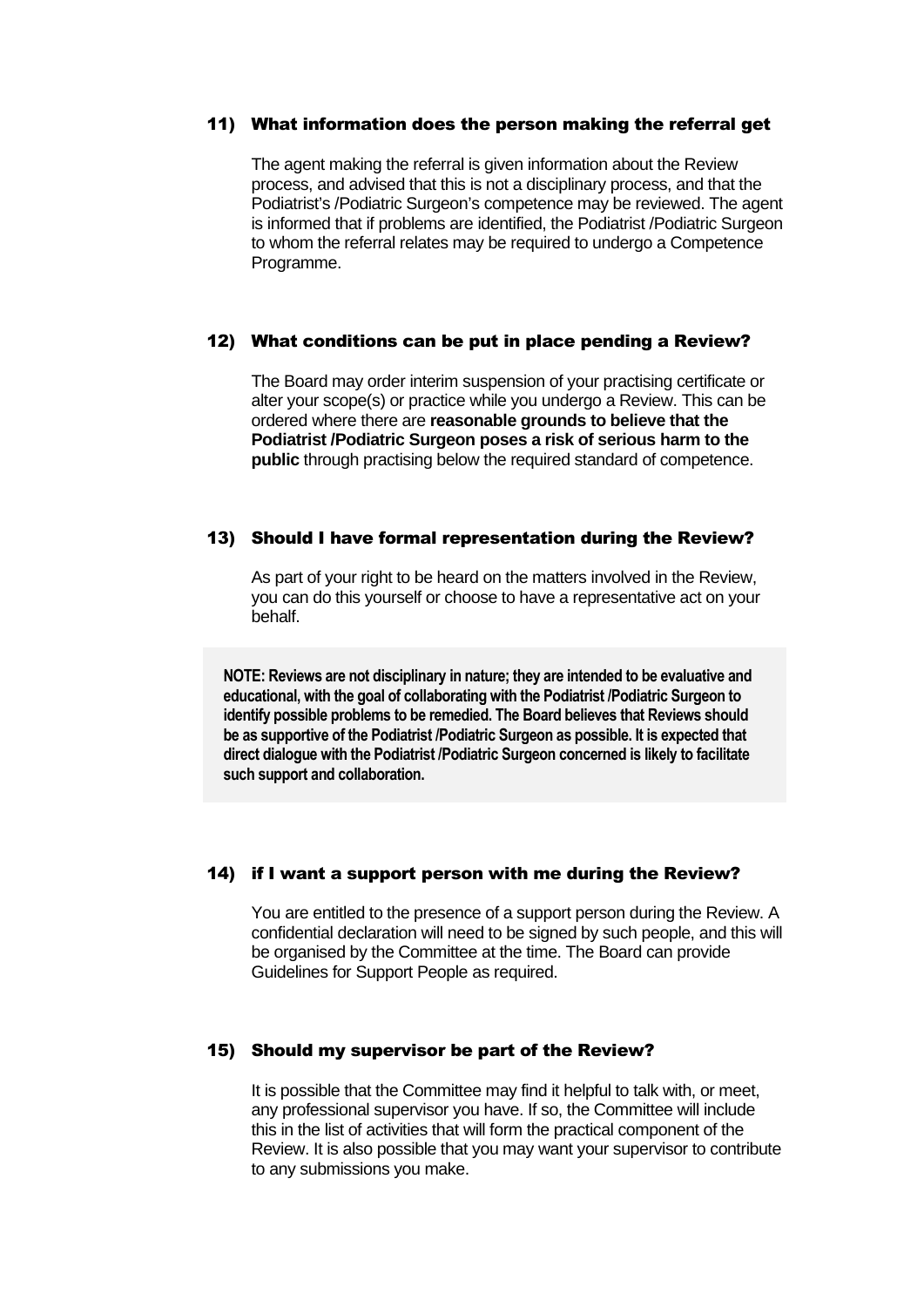#### 16) Does the Board obtain feedback on the Review process?

Once the Review has been completed, the Board will send you an evaluation form inviting feedback about the Review process. Completion of this evaluation form is a voluntary task. The information is sought as a means of refining processes and protocols in the future. The Committee completes a similar form.

Your name will be removed from the form and any information will be pooled with feedback received from others who have taken part in Reviews.

It is envisaged that themes and issues emerging from this pooled information will be shared with the profession through the Board's usual communication outlets, e.g., professional association conferences, Newsletter, etc.

#### 17) Who pays for the costs of the Review?

Payment of costs of the Review is the responsibility of the Podiatrist /Podiatric Surgeon undergoing the Preview and the Board will invoice practitioners up to one third of the total cost of a CRC and payment plans will be considered by the Board.

#### Part 2. About Competence Programmes

#### When Competence Programmes arise from a Review

#### 1) How is a Competence Programme developed following a Review?

A Programme will be:

designed to fill gaps in the skills of the Podiatrist /Podiatric Surgeon as described in the Review report.

developed to include specific objectives and educational activities and an agreed process of reporting or reassessment at the end of the process.

developed with the Podiatrist /Podiatric Surgeon concerned to ensure the Programme is feasible.

When necessary, this may include the appointment of an educational or clinical mentor to guide the Podiatrist /Podiatric Surgeon through the educational, clinical, or practical activities required.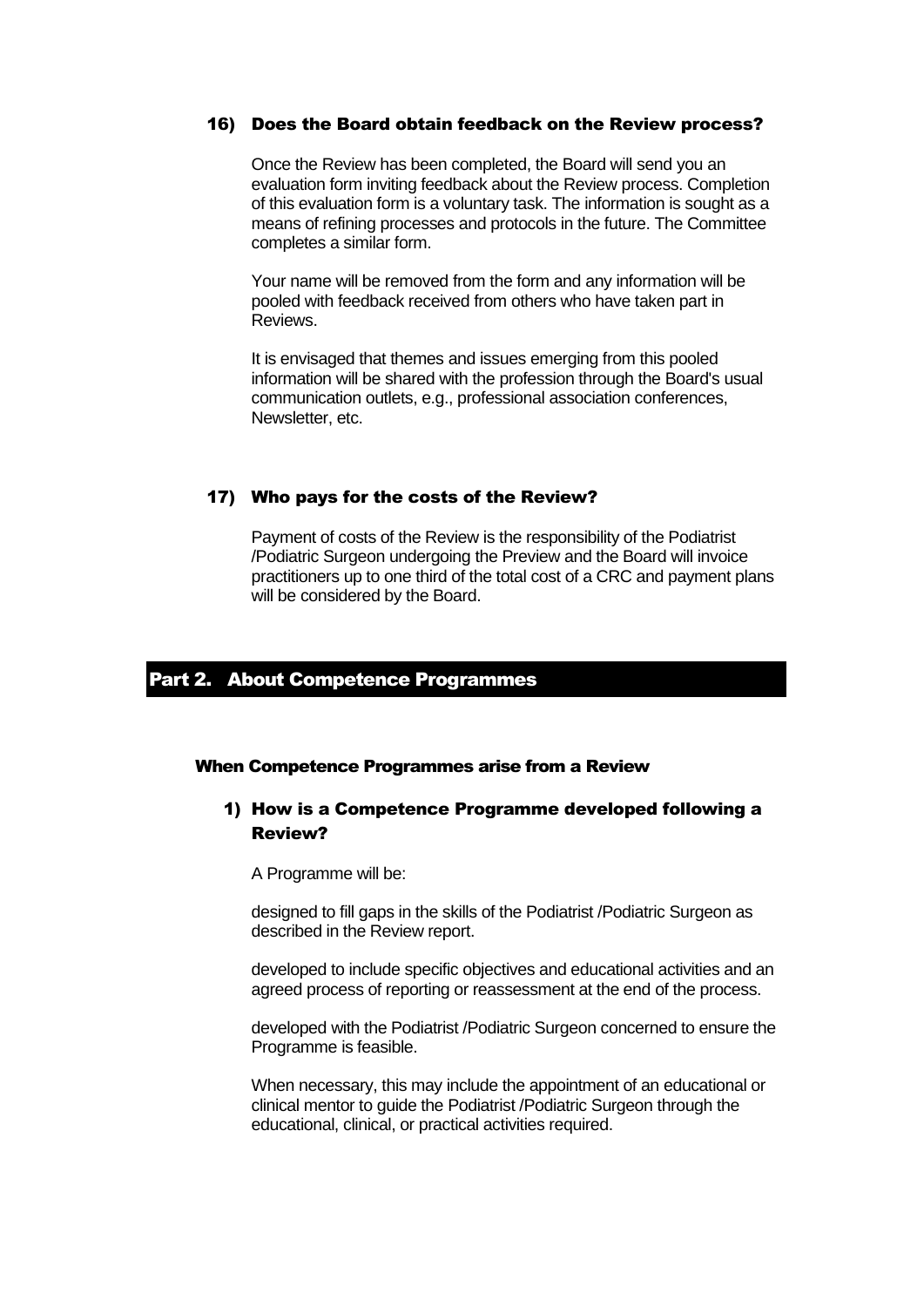The Board drafts the requirements for the Programme based on the Review report, input from the Chair of the Committee and discussions with any other appropriate educational providers, and any Programme mentor.

#### 2) What is included in a Competence Programme?

A Programme may include the following details:

specific measurable objectives for the Programme.

details of educational activities you should participate in to meet these objectives, e.g., specified courses, audits, individual study, practice enhancement activities.

the specific skills required of and tasks to be performed by any Programme Mentor when it is considered that the Programme is sufficiently extensive or complex to warrant such an appointment.

the method for assessing whether the objectives have been met. Assessment may vary from simple reporting (e.g., that a specified educational activity has been completed along with a description of the learning that occurred and how that has been implemented in practice), to monthly Supervisor's reports followed by a repeat Review.

The date by which the Programme should be completed.

The Board works collaboratively to discuss the proposed Programme to ensure that it is feasible and acceptable. The Board then approves the Programme, and an Order containing the details of the Programme is issued to the Podiatrist /Podiatric Surgeon (and to the Supervisor where one is appointed) within twenty (20) working days of the Board's approval.

If a further Review is required at the completion of the Programme, whenever possible, one or more of the original Committee members conducts the Review. The Supervisor is not normally part of the Review team. The Board covers the cost of any additional Review.

#### 3) Who might become a Competence Programme Supervisor?

The following guiding criteria required of the person appointed as an educational or clinical Supervisor are - that the supervisor appointed must:

be a peer working in the same broad scope or area as the Podiatrist /Podiatric Surgeon concerned.

possess good facilitation and interpersonal skills.

have had considerable experience as a Podiatrist /Podiatric Surgeon educator or supervisor.

be competent and have recognised experience in the area of concern.